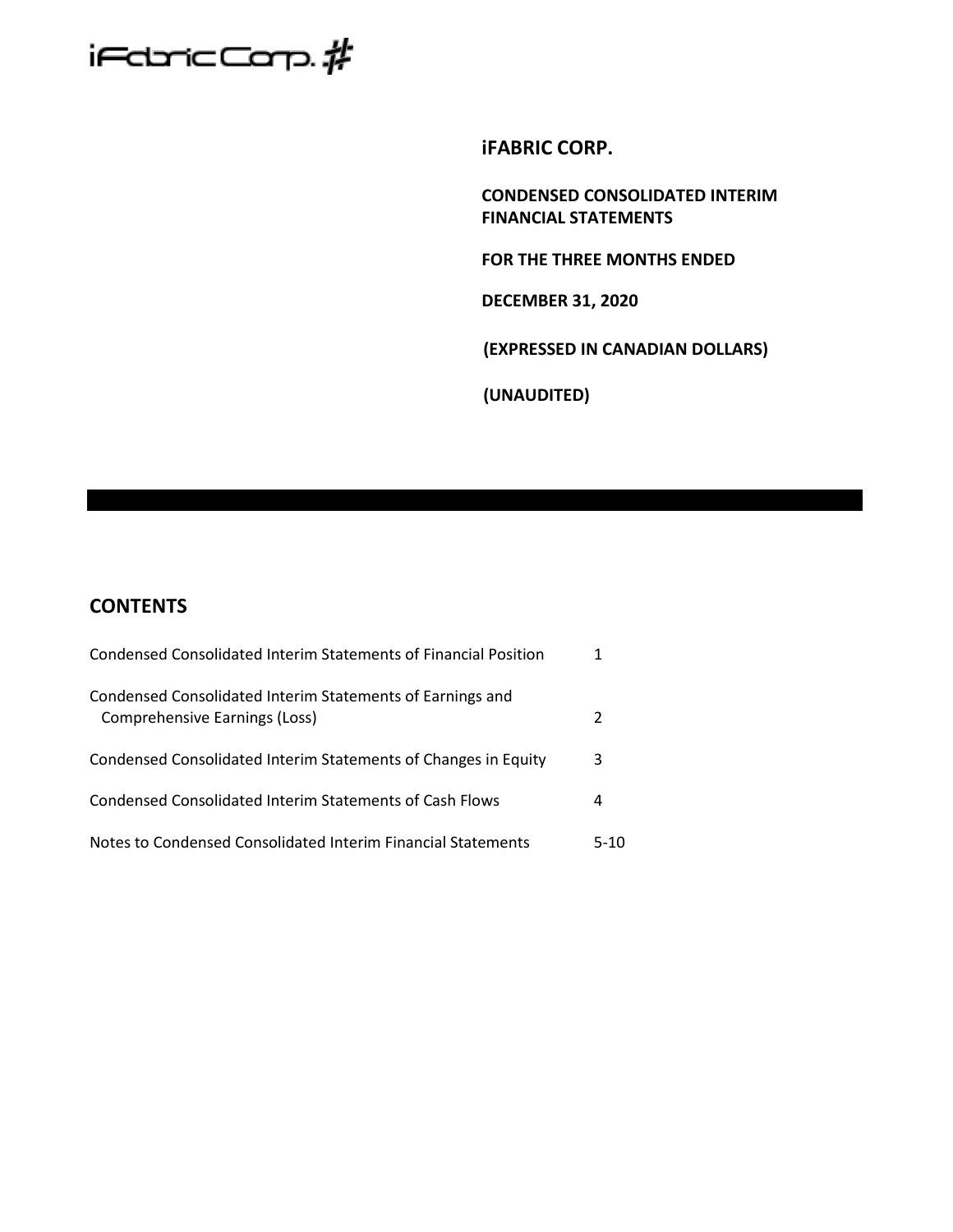# **iFABRIC CORP. CONDENSED CONSOLIDATED INTERIM STATEMENTS OF FINANCIAL POSITION (Unaudited, Expressed in Canadian Dollars)**

| As at                                                   | December 31,<br>2020 | September 30,<br>2020 |
|---------------------------------------------------------|----------------------|-----------------------|
| <b>ASSETS</b>                                           |                      |                       |
| <b>Current assets</b>                                   |                      |                       |
| Cash                                                    | 946,563              | 1,160,428             |
| Accounts receivable (note 4)                            | 4,287,771            | 4,442,787             |
| Inventories (note 5)                                    | 2,953,932            | 3,138,128             |
| Income taxes recoverable                                | 114,053              | 265,982               |
| Prepaid expenses and deposits (note 6)                  | 3,945,245            | 4,106,986             |
| Foreign exchange forward contracts (note 7)             | 123,354              | 126,994               |
| <b>Total current assets</b>                             | 12,370,918           | 13,241,305            |
| <b>Non-current assets</b>                               |                      |                       |
| Due from related parties (note 8)                       | 112,248              | 112,248               |
| Property, plant and equipment                           | 2,732,294            | 2,744,875             |
| Right-of-use assets                                     | 53,326               | 61,735                |
| Deferred development costs                              | 251,773              | 258,478               |
| Deferred income taxes                                   | 641,500              | 1,040,400             |
| Goodwill                                                | 55,050               | 55,050                |
| <b>Total non-current assets</b>                         | 3,846,191            | 4,272,786             |
| <b>Total assets</b>                                     | 16,217,109           | 17,514,091            |
| <b>LIABILITIES</b>                                      |                      |                       |
| <b>Current liabilities</b>                              |                      |                       |
| Accounts payable and accrued liabilities (note 10)      | 2,853,328            | 1,771,983             |
| <b>Customer deposits</b>                                |                      | 3,909,093             |
| Income taxes payable                                    | 383,596              | 324,775               |
| Deferred revenue                                        | 49,703               | 57,770                |
| Current portion of contract liability                   | 165,611              | 165,611               |
| Current portion of lease liability                      | 30,037               | 30,037                |
| Current portion due to related parties                  | 518                  | 38                    |
| Current portion of bank loan payable (note 11)          | 1,241,364            | 1,259,783             |
| <b>Total current liabilities</b>                        | 4,724,157            | 7,519,090             |
| <b>Non-current liabilties</b>                           |                      |                       |
| Non-current portion of contract liability               | 44,883               | 122,560               |
| Non-current portion of lease liability                  | 17,889               | 25,398                |
| Due to related parties                                  | 502,172              | 502,172               |
| <b>Total non-current liabilities</b>                    | 564,944              | 650,130               |
| <b>Total liabilities</b>                                | 5,289,101            | 8,169,220             |
| Commitments (note 15)                                   |                      |                       |
| <b>EQUITY</b>                                           |                      |                       |
| Equity attributable to iFabric Corp. shareholders       |                      |                       |
| Capital stock (note 14)                                 | 3,641,276            | 3,282,276             |
| <b>Reserves</b>                                         | 2,655,962            | 2,768,217             |
| <b>Retained earnings</b>                                | 4,845,509            | 3,243,227             |
| Accumulated other comprehensive (loss) earnings         | (225, 725)           | 46,146                |
| Total equity attributable to iFabric Corp. shareholders | 10,917,022           | 9,339,866             |
| Non-controlling interest                                | 10,986               | 5,005                 |
| <b>Total equity</b>                                     | 10,928,008           | 9,344,871             |
| <b>Total liabilities and equity</b>                     | 16,217,109           | 17,514,091            |
|                                                         |                      |                       |

Approved on behalf of the Board of Directors on February 11, 2021

*"Hylton Karon"* "*Hilton Price"* 

Director Director

The accompanying notes are an integral part of these unaudited condensed consolidated interim financial statements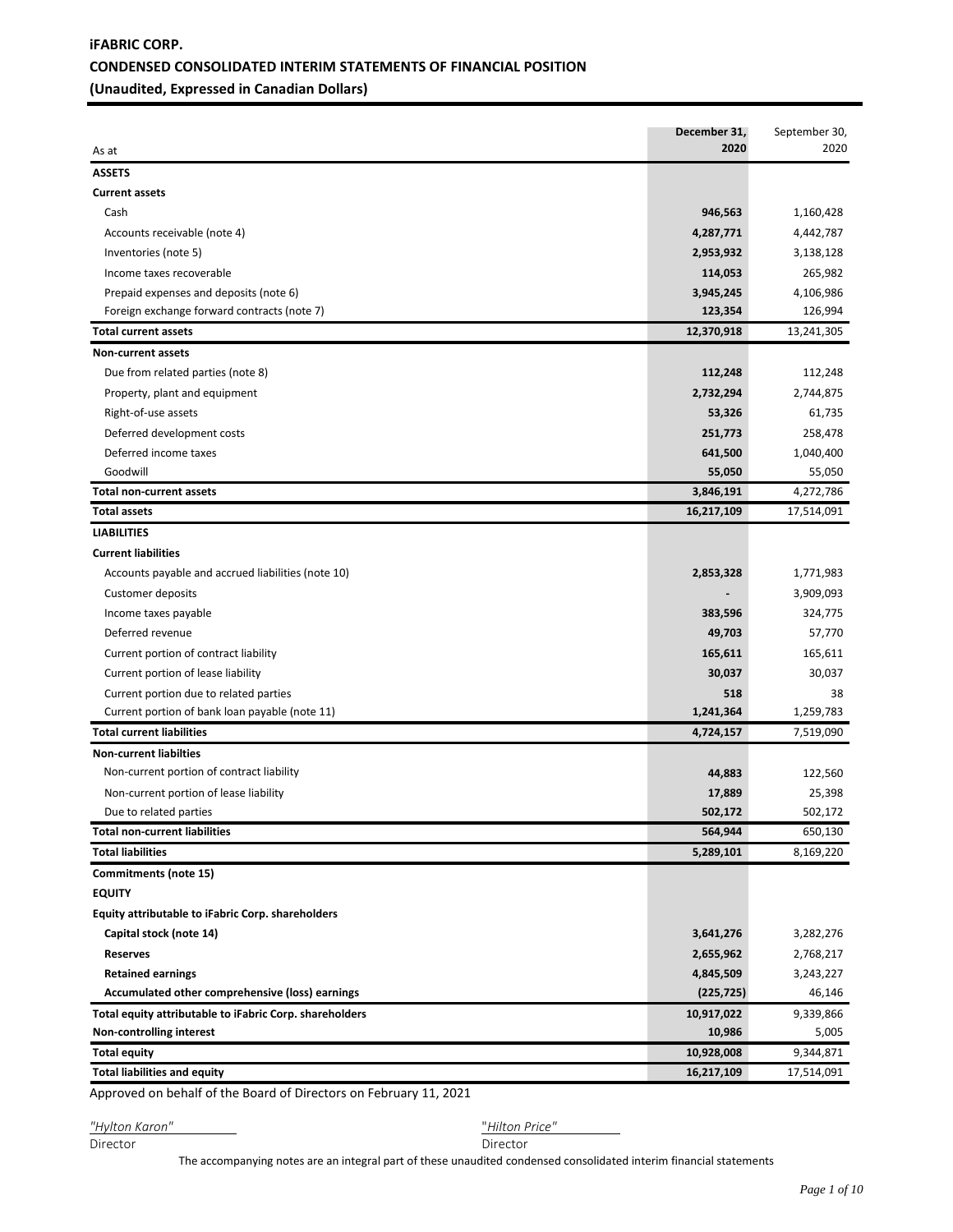# **iFABRIC CORP. CONDENSED CONSOLIDATED INTERIM STATEMENTS OF EARNINGS AND COMPREHENSIVE EARNINGS (LOSS) (Unaudited, Expressed in Canadian Dollars)**

| For the three months ended December 31,                               | 2020       | 2019       |
|-----------------------------------------------------------------------|------------|------------|
| <b>REVENUE</b>                                                        | 7,520,901  | 2,596,841  |
| <b>COST OF SALES</b>                                                  | 4,616,666  | 1,504,622  |
| <b>GROSS PROFIT</b>                                                   | 2,904,235  | 1,092,219  |
| <b>EXPENSES</b>                                                       |            |            |
| Selling, general and administrative costs                             | 1,096,694  | 1,200,687  |
| Interest expense                                                      | 14,245     | 12,218     |
| Amortization of property, plant and equipment and right-of-use assets | 20,990     | 21,966     |
| Amortization of deferred development costs                            | 6,705      | 6,705      |
| Share-based compensation                                              | 6,745      | 11,739     |
|                                                                       | 1,145,379  | 1,253,315  |
| <b>EARNINGS (LOSS) FROM OPERATIONS</b>                                | 1,758,856  | (161,096)  |
| <b>OTHER EXPENSES (INCOME)</b>                                        |            |            |
| Gain on foreign exchange                                              | (136, 510) | (232, 888) |
| Government grants                                                     | (71, 335)  |            |
|                                                                       | (207, 845) | (232, 888) |
| <b>EARNINGS BEFORE INCOME TAXES</b>                                   | 1,966,701  | 71,792     |
| PROVISION FOR (RECOVERY OF) INCOME TAXES                              |            |            |
| Current                                                               | (40, 462)  | (32, 551)  |
| Deferred                                                              | 398,900    | 48,119     |
|                                                                       | 358,438    | 15,568     |
| <b>NET EARNINGS</b>                                                   | 1,608,263  | 56,224     |
| NET EARNINGS ATTRIBUTABLE TO:                                         |            |            |
| iFabric Corp. shareholders                                            | 1,602,282  | 53,810     |
| Non-controlling interest                                              | 5,981      | 2,414      |
|                                                                       | 1,608,263  | 56,224     |
| OTHER COMPREHENSIVE LOSS                                              |            |            |
| Unrealized loss on translation of foreign operations                  | (271, 871) | (226, 781) |
| <b>TOTAL COMPREHENSIVE EARNINGS (LOSS)</b>                            | 1,336,392  | (170, 557) |
| <b>EARNINGS PER SHARE (note 13)</b>                                   |            |            |
| Basic                                                                 | 0.060      | 0.002      |
| Diluted                                                               | 0.058      | 0.002      |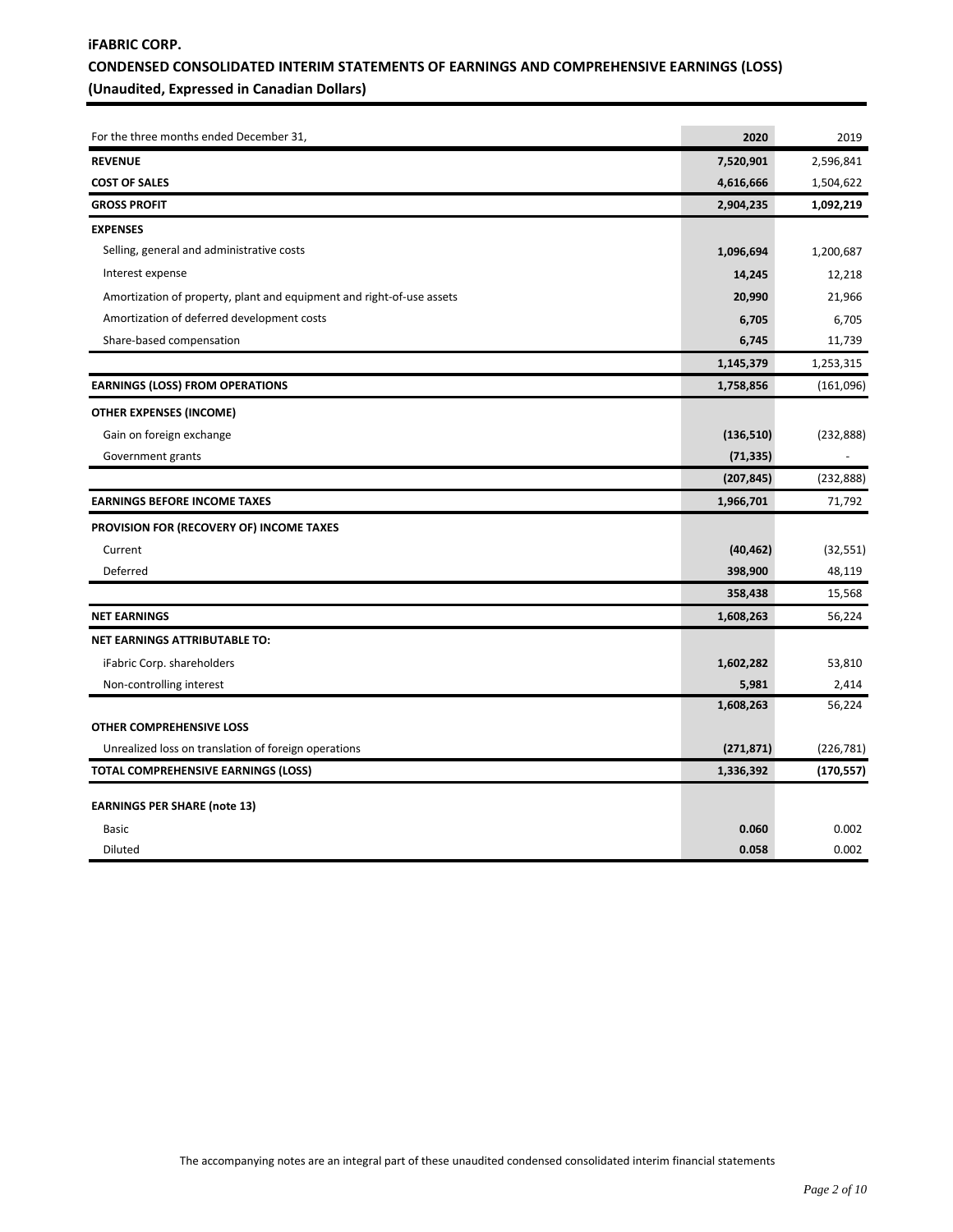# **iFABRIC CORP. CONDENSED CONSOLIDATED INTERIM STATEMENTS OF CHANGES IN EQUITY (Unaudited, Expressed in Canadian Dollars)**

|                                     |                          | Attributable to iFabric Corp. shareholders |           |                          |                                                              |            |                             |              |
|-------------------------------------|--------------------------|--------------------------------------------|-----------|--------------------------|--------------------------------------------------------------|------------|-----------------------------|--------------|
|                                     |                          |                                            | Reserves  |                          |                                                              |            |                             |              |
|                                     | Capital stock            | Contributed<br>surplus                     | Options   | Retained<br>earnings     | <b>Accumulated Other</b><br>Comprehensive<br>Earnings (Loss) | Total      | Non-controlling<br>interest | Total equity |
| Balance at September 30, 2020       | 3,282,276                | 852,679                                    | 1,915,538 | 3,243,227                | 46,146                                                       | 9,339,866  | 5,005                       | 9,344,871    |
| Total comprehensive earnings (loss) |                          | $\overline{\phantom{a}}$                   | $\sim$    | 1,602,282                | (271, 871)                                                   | 1,330,411  | 5,981                       | 1,336,392    |
| <b>Exercise of options</b>          | 359,000                  | $\overline{\phantom{a}}$                   | (119,000) | $\overline{\phantom{0}}$ |                                                              | 240,000    | $\overline{\phantom{0}}$    | 240,000      |
| Share-based compensation            | $\overline{\phantom{0}}$ | $\overline{\phantom{a}}$                   | 6,745     | $\overline{\phantom{a}}$ | $\overline{\phantom{a}}$                                     | 6,745      | $\overline{\phantom{a}}$    | 6,745        |
| Balance at December 31, 2020        | 3,641,276                | 852,679                                    | 1,803,283 | 4,845,509                | (225, 725)                                                   | 10,917,022 | 10,986                      | 10,928,008   |

|                                     |               | Attributable to iFabric Corp. shareholders |                          |                          |                                                              |            |                             |              |
|-------------------------------------|---------------|--------------------------------------------|--------------------------|--------------------------|--------------------------------------------------------------|------------|-----------------------------|--------------|
|                                     |               |                                            | Reserves                 |                          |                                                              |            |                             |              |
|                                     | Capital stock | Contributed<br>surplus                     | Options                  | Retained<br>earnings     | <b>Accumulated Other</b><br>Comprehensive<br>Earnings (Loss) | Total      | Non-controlling<br>interest | Total equity |
| Balance at September 30, 2019       | 2,963,824     | 852,679                                    | 1,440,940                | 3,860,997                | 138,199                                                      | 9,256,639  | 11,946                      | 9,268,585    |
| Total comprehensive earnings (loss) |               | $\overline{\phantom{a}}$                   | $\overline{\phantom{0}}$ | 53,810                   | (226, 781)                                                   | (172, 971) | 2,414                       | (170, 557)   |
| Share-based compensation            |               | $\overline{\phantom{a}}$                   | 11,739                   | $\overline{\phantom{a}}$ | $\overline{\phantom{a}}$                                     | 11,739     | $\overline{\phantom{0}}$    | 11,739       |
| Balance at December 31, 2019        | 2,963,824     | 852,679                                    | 1,452,679                | 3,914,807                | (88, 582)                                                    | 9,095,407  | 14,360                      | 9,109,767    |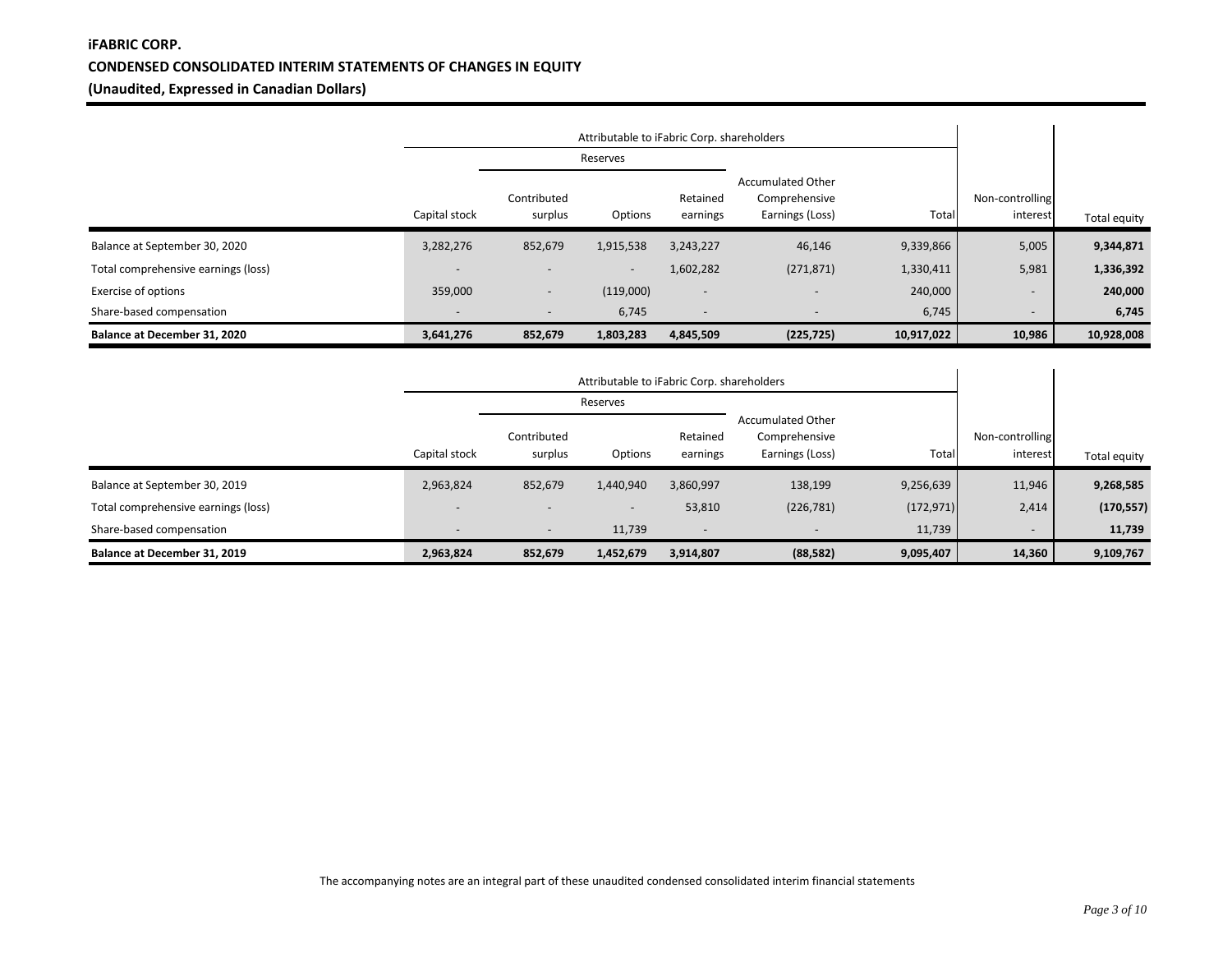# **iFABRIC CORP. CONDENSED CONSOLIDATED INTERIM STATEMENTS OF CASH FLOWS (Unaudited, Expressed in Canadian Dollars)**

| For the three months ended December 31,                               | 2020                     | 2019                     |
|-----------------------------------------------------------------------|--------------------------|--------------------------|
| <b>CASH WAS PROVIDED BY (USED IN)</b>                                 |                          |                          |
| <b>OPERATING ACTIVITIES</b>                                           |                          |                          |
| Net earnings                                                          | 1,608,263                | 56,224                   |
| Items not affecting cash                                              |                          |                          |
| Interest on lease liability                                           | 1,670                    | 735                      |
| Amortization of property, plant and equipment and right-of-use assets | 20,990                   | 21,966                   |
| Amortization of deferred development costs                            | 6,705                    | 6,705                    |
| Fair value adjustment on foreign exchange forward contracts           |                          | 56,951                   |
| Share-based compensation                                              | 6,745                    | 11,739                   |
| Deferred income tax provision                                         | 398,900                  | 48,119                   |
| IFRS 16 transition adjustment                                         |                          | (9,900)                  |
|                                                                       | 2,043,273                | 192,539                  |
| Changes in operatings assets and liabilities                          |                          |                          |
| Accounts receivable                                                   | 155,016                  | 441,902                  |
| Inventories                                                           | 184,196                  | (49, 884)                |
| Income taxes recoverable                                              | 151,929                  | 236,666                  |
| Prepaid expenses and deposits                                         | 161,741                  | (14, 262)                |
| Foreign exchange forward contracts                                    | 3,640                    | (112, 373)               |
| Accounts payable and accrued liabilities                              | 1,081,345                | 344,302                  |
| Customer deposits                                                     | (3,909,093)              |                          |
| Deferred revenue                                                      | (8,067)                  |                          |
| Contract liability                                                    | (77, 677)                | (34, 891)                |
| Income taxes payable                                                  | 58,821                   | 30,449                   |
|                                                                       | (2, 198, 149)            | 841,909                  |
|                                                                       | (154, 876)               | 1,034,448                |
| <b>FINANCING ACTIVITIES</b>                                           |                          |                          |
| Due to related parties                                                | 480                      | 12,679                   |
| Repayment of bank loan                                                | (18, 419)                | (20,083)                 |
| Interest paid                                                         | (1,670)                  | (735)                    |
| Repayment of lease liability                                          | (7,509)                  | (7,509)                  |
| Share issuances                                                       | 240,000                  | $\overline{\phantom{a}}$ |
|                                                                       | 212,882                  | (15, 648)                |
| <b>INVESTING ACTIVITIES</b>                                           |                          |                          |
| Investment in intangible assets                                       |                          | (136, 219)               |
|                                                                       | $\overline{\phantom{a}}$ | (136, 219)               |
| <b>CHANGE IN CASH POSITION</b>                                        | 58,006                   | 882,581                  |
| CASH, beginning of period                                             | 1,160,428                | 2,287,548                |
| Effect of foreign currency translation                                | (271, 871)               | (226, 781)               |
| CASH, end of period                                                   | 946,563                  | 2,943,348                |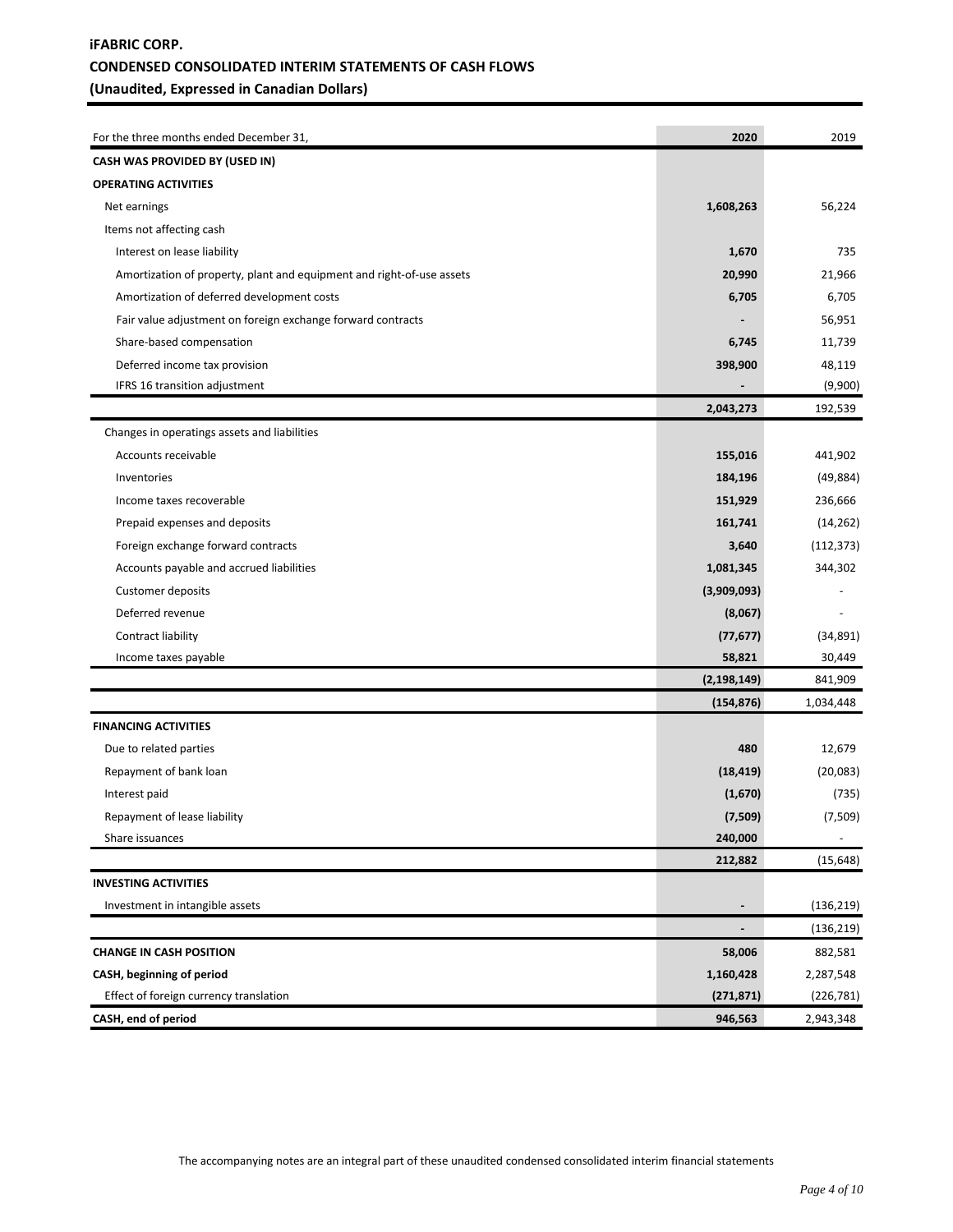### **1. NATURE OF OPERATIONS**

iFabric Corp. ("iFabric or the Company") is a Canadian public company, incorporated under the Alberta Business Corporations Act and is domiciled in Canada. iFabric is listed on the Toronto Stock Exchange ("TSX") under the trading symbol "IFA". The head office is located at 525 Denison Street, Unit 1, Markham, Ontario, Canada.

The Company's principle activities relate to the business of designing and distributing women's intimate apparel as well as a range of complimenting accessories. The Company is also in the business of developing and distributing a range of innovative products and treatments that are suitable for application to textiles, plastics, liquids, and hard surfaces as well as finished performance apparel which integrate one or more such treatments. These products are designed to provide added benefits to the user.

#### **2. BASIS OF PREPARATION**

## **(a) Statement of compliance**

These unaudited condensed consolidated interim financial statements have been prepared in accordance with IAS 34, Interim Financial Reporting ("IAS 34"), as issued by the International Accounting Standards Board ("IASB"). Certain information, in particular the accompanying notes, normally included in the audited annual consolidated financial statements prepared in accordance with International Financial Reporting Standards ("IFRS") has been omitted or condensed. Accordingly, these unaudited condensed consolidated interim financial statements do not include all the information required for full annual financial statements, and, therefore, should be read in conjunction with the audited annual consolidated financial statements and the notes thereto for the year ended September 30, 2020.

## **(b) Seasonal fluctuations**

The interim period results of operations do not necessarily reflect results for the full fiscal year because of seasonal fluctuations that characterize the apparel and textiles industries.

#### **(c) Basis of measurement**

These unaudited condensed consolidated interim financial statements were prepared on a historical cost basis except for certain items which may be accounted for at fair value, as further discussed in the significant accounting policies of the most recent audited annual financial statements for the year ended September 30, 2020. All intercompany transactions and balances have been eliminated.

# **3. SUMMARY OF SIGNIFICANT ACCOUNTING POLICIES**

The significant accounting policies as disclosed in the Company's audited annual consolidated financial statements for the year ended September 30, 2020 have been applied consistently in the preparation of these unaudited condensed consolidated interim financial statements.

#### **4. ACCOUNTS RECEIVABLE**

|                                     | December 31,<br>2020 | September 30,<br>2020 |
|-------------------------------------|----------------------|-----------------------|
| Trade receivables                   | 4,422,631            | 4,572,763             |
| <b>Expected credit loss</b>         | (208,000)            | (208,000)             |
| Allowance for discounts and rebates | (20, 872)            | (11,680)              |
| Deferred rent asset                 | 58,762               | 63,406                |
| Grant receivable                    | 33,027               | 23,894                |
| Other                               | 2,223                | 2,404                 |
|                                     | 4,287,771            | 4,442,787             |

There is an expected credit loss of \$208,000, which accounts for probability of customer default as a major retailer filed for bankruptcy protection.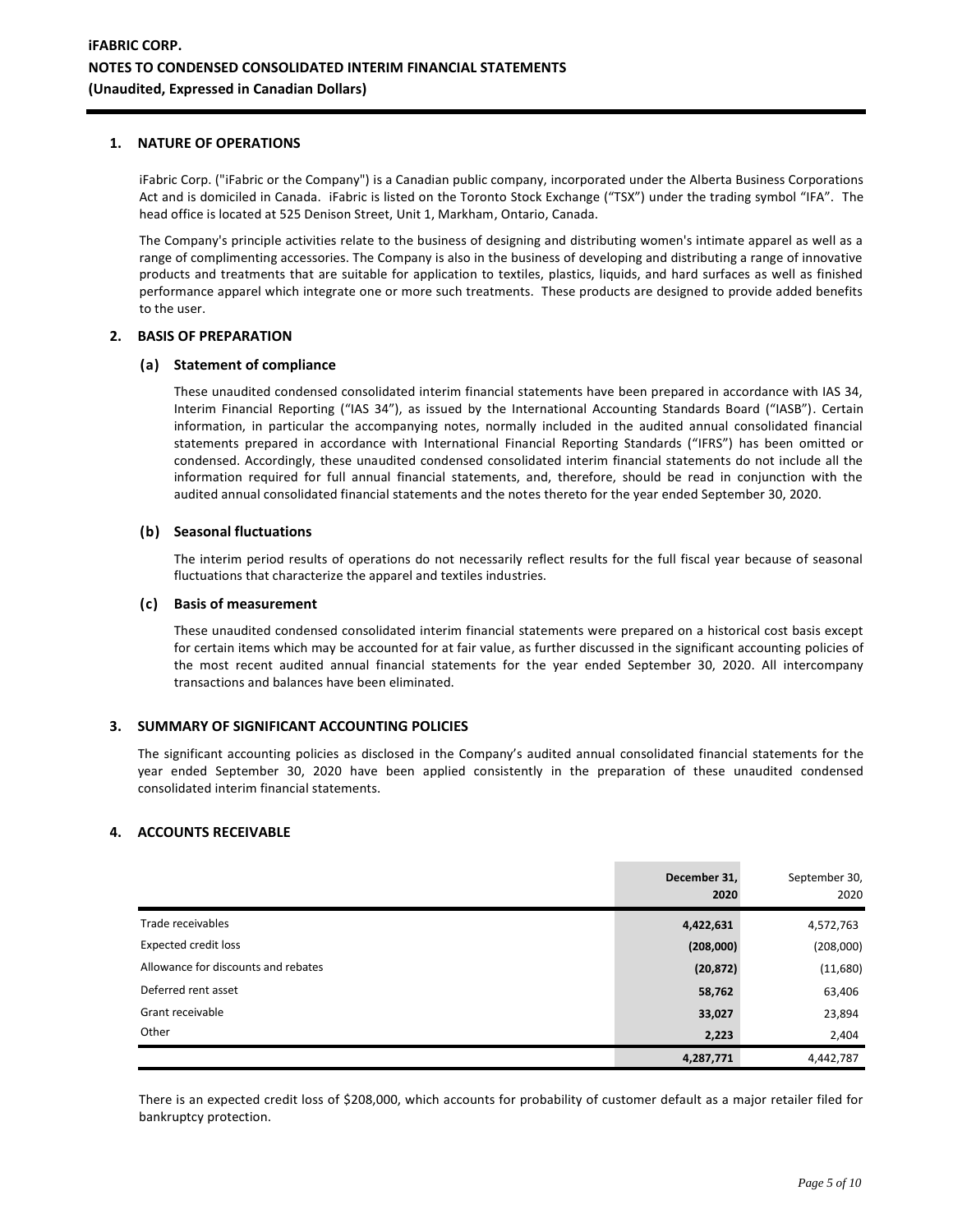#### **5. INVENTORIES**

Inventories represent the carrying amount of merchandise for resale. During the three months ended December 31, 2020, the amount of inventories charged to net earnings was \$4,483,267 (2019 - \$1,271,241) and the amount of inventory writedowns were \$0 (2019 - \$14,597). There were no reversals of prior period write-downs of inventory.

#### **6. PREPAID EXPENSES AND DEPOSITS**

|                                   | December 31,<br>2020 | September 30,<br>2020 |
|-----------------------------------|----------------------|-----------------------|
| Prepaid expenses and other assets | 190,779              | 74,610                |
| Deposits paid to suppliers (i)    | 3,754,466            | 4,032,376             |
|                                   | 3,945,245            | 4,106,986             |

(i) The Company entered into an agreement to purchase 1,000,000 N95 masks. The contract required full delivery by June 2020 but was partially fulfilled, with the supplier defaulting on the timing of the remaining delivery. The Company sourced these products from a different supplier to fulfill the order to its customer in the current quarter. The Company is in process of seeking to recover its remaining deposit of approximately USD \$3,000,000 plus as-yet unspecified damages instead of receiving the remaining product. No amount has been accrued for any additional damages as at December 31, 2020.

#### **7. FOREIGN EXCHANGE FORWARD CONTRACTS**

The Company enters into foreign exchange forward contracts to manage the risks associated with exchange rate fluctuations. The balance is comprised of the following:

|                               | December 31,<br>2020 | September 30,<br>2020 |
|-------------------------------|----------------------|-----------------------|
| Margin balance – cash deposit | 123,354              | 126,994               |

As at December 31, 2020 and September 30, 2020, the Company had no forward contracts.

For the three months ended December 31, 2020, there is no unrealized gain or loss on foreign exchange (2019 – \$56,951 gain) recognized in net earnings, with respect to changes in fair value of the Company's foreign exchange forward contracts.

#### **8. DUE FROM RELATED PARTIES**

The amounts due from related parties represent a housing loan to an executive officer. The loan bears interest at a rate that is the greater of 1% per annum and the minimum interest rate per the Canada Revenue Agency, and is repayable in full by May 5, 2024. The fair market value of the loan using the applicable market interest rate would not result in a material adjustment to the carrying value of the loan, and as such, no adjustment has been made by the Company in this regard.

#### **9. CREDIT FACILITIES**

Two of the Company's subsidiaries share a demand operating loan with a tier one Canadian bank available to a maximum of \$3,750,000, against which \$0 was outstanding as at December 31, 2020 (September 30, 2020 - \$0). The loan facility bears interest at either the bank's prime lending rate or USD base rate, as applicable, plus 0.75%. The purpose of the credit facility is to provide for ongoing operating requirements including the financing of accounts receivable and inventories. The facility is secured by a first-ranking all-indebtedness collateral mortgage in the amount of \$3,000,000 on land and buildings, a general security agreement, an assignment of rents, as well as guarantees from the Company and two of its subsidiary companies.

#### **10. ACCOUNTS PAYABLE AND ACCRUED LIABILITIES**

|                            | December 31,<br>2020 | September 30,<br>2020 |
|----------------------------|----------------------|-----------------------|
| Trade payables             | 2,301,929            | 1,244,692             |
| Government remittances     | 228,998              | 149,341               |
| <b>Accrued liabilities</b> | 302,487              | 358,036               |
| Tenants deposits           | 19,914               | 19,914                |
|                            | 2,853,328            | 1,771,983             |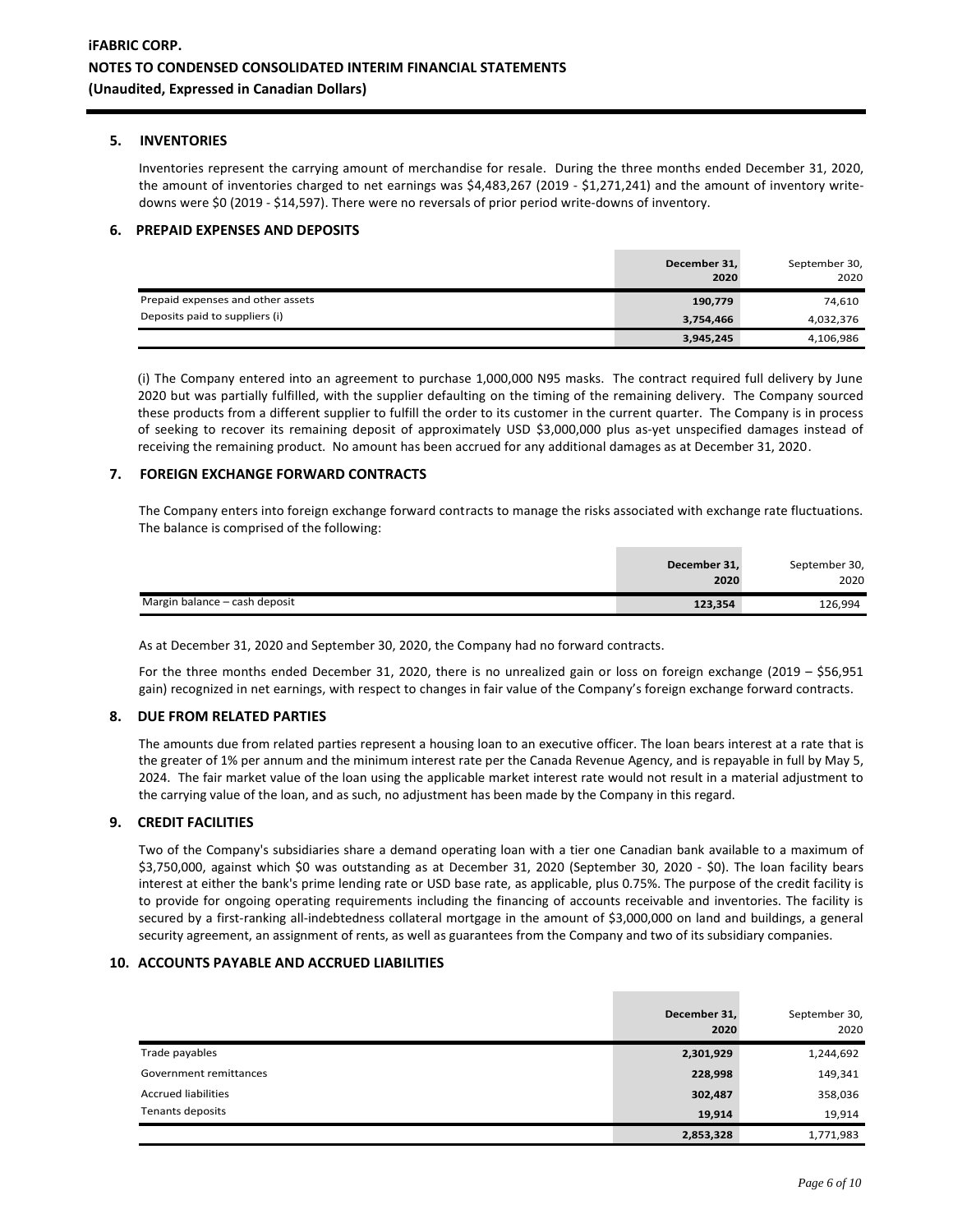## **11. BANK LOAN**

One of the Company's subsidiaries has variable rate term loan, payable in monthly payments of \$10,331 comprising principal and interest at a prime interest rate plus 0.75% per annum, amortized over a fifteen-year period ending February 28, 2032, maturing March 5, 2021 and secured by a first-ranking all-indebtedness collateral mortgage in the amount of \$3,000,000 on land and buildings, a general security agreement, an assignment of rents, as well as guarantees from the Company and three of its subsidiary companies.

Management expects to pay the minimum monthly payments within the next twelve months and renew its existing facility.

Two of the Company's subsidiaries received \$40,000 each for a total of \$80,000, which was funded by the Canada Emergency Business Account ("CEBA"). CEBA is interest free until December 31, 2022 with 25% of the balance forgiven if 75% of the balance is repaid by December 31, 2022. Management expects to pay the 75% balance of \$60,000 of CEBA within the next 12 months.

#### **12. SEGMENTED INFORMATION**

The Company has three reportable operating segments, as described below. The reportable segments offer different products and services, and are managed separately because they require different marketing strategies, technologies, and resource allocations. For each of the operating segments, the CEO and CFO (the chief operating decision makers) review internal management reports on at least a quarterly basis. The following describes the operations in each of the reportable segments:

- Intimate Apparel: Includes the design and distribution of women's intimate apparel and accessories.
- Intelligent Fabrics: Includes the development and distribution of innovative products and treatments that are suitable for application to textiles, plastics, liquids, and hard surfaces as well as finished performance apparel which integrate one or more such treatments. These products are designed to provide added benefits to the user.
- Other: Includes leasing of property to group companies, related parties and third parties.

Inter-segment transactions are made at prices that approximate market rates.

| Three months ended December 31, 2020 | Intimate<br>Apparel | Intelligent |           | Corporate Items<br>Fabrics Other Segments and Eliminations | Consolidated |
|--------------------------------------|---------------------|-------------|-----------|------------------------------------------------------------|--------------|
| Revenue                              |                     |             |           |                                                            |              |
| Third party                          | 612,911             | 6,880,019   | 27,971    |                                                            | 7,520,901    |
| Inter-segment                        |                     | 299.134     | 41,240    | (340, 374)                                                 |              |
| <b>Total Revenue</b>                 | 612,911             | 7,179,153   | 69,211    | (340, 374)                                                 | 7,520,901    |
| Earnings (loss) before income taxes  | (18, 547)           | 1,983,235   | 31,329    | (29, 316)                                                  | 1,966,701    |
|                                      |                     |             |           |                                                            |              |
| Total assets                         | 3,824,544           | 9,398,857   | 2,808,083 | 185,625                                                    | 16,217,109   |
| <b>Total liabilities</b>             | 374,002             | 3,124,492   | 1,758,989 | 31,618                                                     | 5,289,101    |

|                                      | Intimate  | Intelligent |           | Corporate Items                         |                     |
|--------------------------------------|-----------|-------------|-----------|-----------------------------------------|---------------------|
| Three months ended December 31, 2019 | Apparel   |             |           | Fabrics Other Segments and Eliminations | <b>Consolidated</b> |
| Revenue                              |           |             |           |                                         |                     |
| Third party                          | 1,129,707 | 1,435,051   | 32,083    | $\overline{\phantom{0}}$                | 2,596,841           |
| Inter-segment                        | 7,500     | 593,205     | 40,585    | (641, 290)                              |                     |
| <b>Total Revenue</b>                 | 1,137,207 | 2,028,256   | 72,668    | (641, 290)                              | 2,596,841           |
| Earnings (loss) before income taxes  | 113.621   | 15.165      | 13,805    | (70, 799)                               | 71,792              |
|                                      |           |             |           |                                         |                     |
| Total assets                         | 5,627,150 | 3,648,091   | 2,804,165 | 155,997                                 | 12,235,403          |
| <b>Total liabilities</b>             | 520,053   | 787,126     | 1,766,402 | 52,055                                  | 3,125,636           |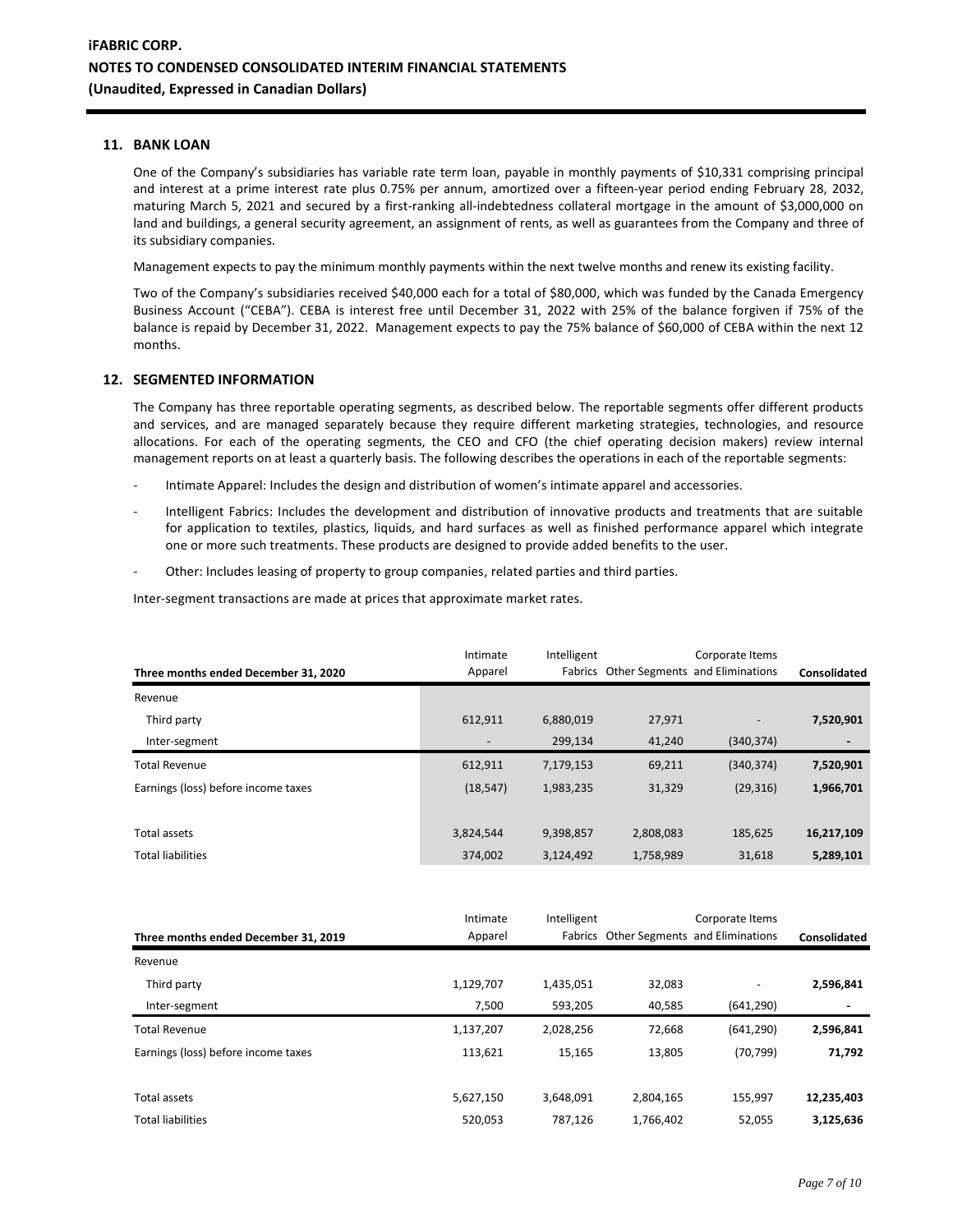### **12. SEGMENTED INFORMATION,** *continued*

The following summarizes external sales revenue for the Company by geographic operating segments:

| Three months ended December 31, | 2020      | 2019      |
|---------------------------------|-----------|-----------|
| External sales revenue          |           |           |
| Canada                          | 1,443,875 | 538,199   |
| <b>United States</b>            | 4,365,769 | 1,011,891 |
| United Kingdom                  | 19,843    | 27,010    |
| Southeast Asia and other        | 1,691,414 | 1,019,741 |
| Total                           | 7,520,901 | 2,596,841 |

All of the Company's non-current assets are located in Canada.

Approximately 83% of the Company's total sales were to three customers (2019 – 49%). These customers relate to the Intelligent Fabrics segment. Approximately 91% of the Company's total purchases were to four vendors (2019 – 85% ), one of which is related to a distributor of the Company.

#### **13. EARNINGS PER SHARE**

Basic earnings per share is calculated using the weighted average number of shares outstanding during the period. Diluted earnings per share is calculated to reflect the dilutive effect of warrants and stock options outstanding. The calculation of basic and diluted earnings per share is based on net earnings attributable to iFabric Corp.'s shareholders for the three months ended December 31, 2020 of \$1,602,282 (\$53,810 for the three months ended December 31, 2019). The number of shares used in the loss per share calculation is as follows:

| Three months ended December 31.                                                     | 2020                    | 2019                  |
|-------------------------------------------------------------------------------------|-------------------------|-----------------------|
| Weighted average number of shares outstanding - basic<br>Dilutive effect of options | 26.493.141<br>1,101,069 | 26.209.500<br>490.592 |
| Weighted average number of shares outstanding - diluted                             | 27,594,210              | 26,700,092            |

For the three months ended December 31, 2020, 85,000 options were excluded from the calculation of diluted loss per share as these instruments were deemed to be anti-dilutive. For the three months ended December 31, 2019, 800,000 options were excluded from the calculation of diluted loss per share as these instruments were deemed to be anti-dilutive.

# **14. CAPITAL STOCK**

#### **(a) Authorized, issued and outstanding**

Authorized: Unlimited number of common shares

|                                                                 | Number of<br>common shares | Common share<br>capital |
|-----------------------------------------------------------------|----------------------------|-------------------------|
| Balance at September 30, 2020                                   | 26,475,750                 | 3,282,276               |
| Shares issued pursuant to excercise of stock options            | 100.000                    | 240,000                 |
| Ascribed value credited to share capital on exercise of options | $\overline{\phantom{0}}$   | 119.000                 |
| Balance at December 31, 2020                                    | 26,575,750                 | 3,641,276               |

| Number of                                                         | Common share |
|-------------------------------------------------------------------|--------------|
| common shares                                                     | capital      |
| Balance at September 30, 2019 and December 31, 2019<br>26.209.500 | 2,963,824    |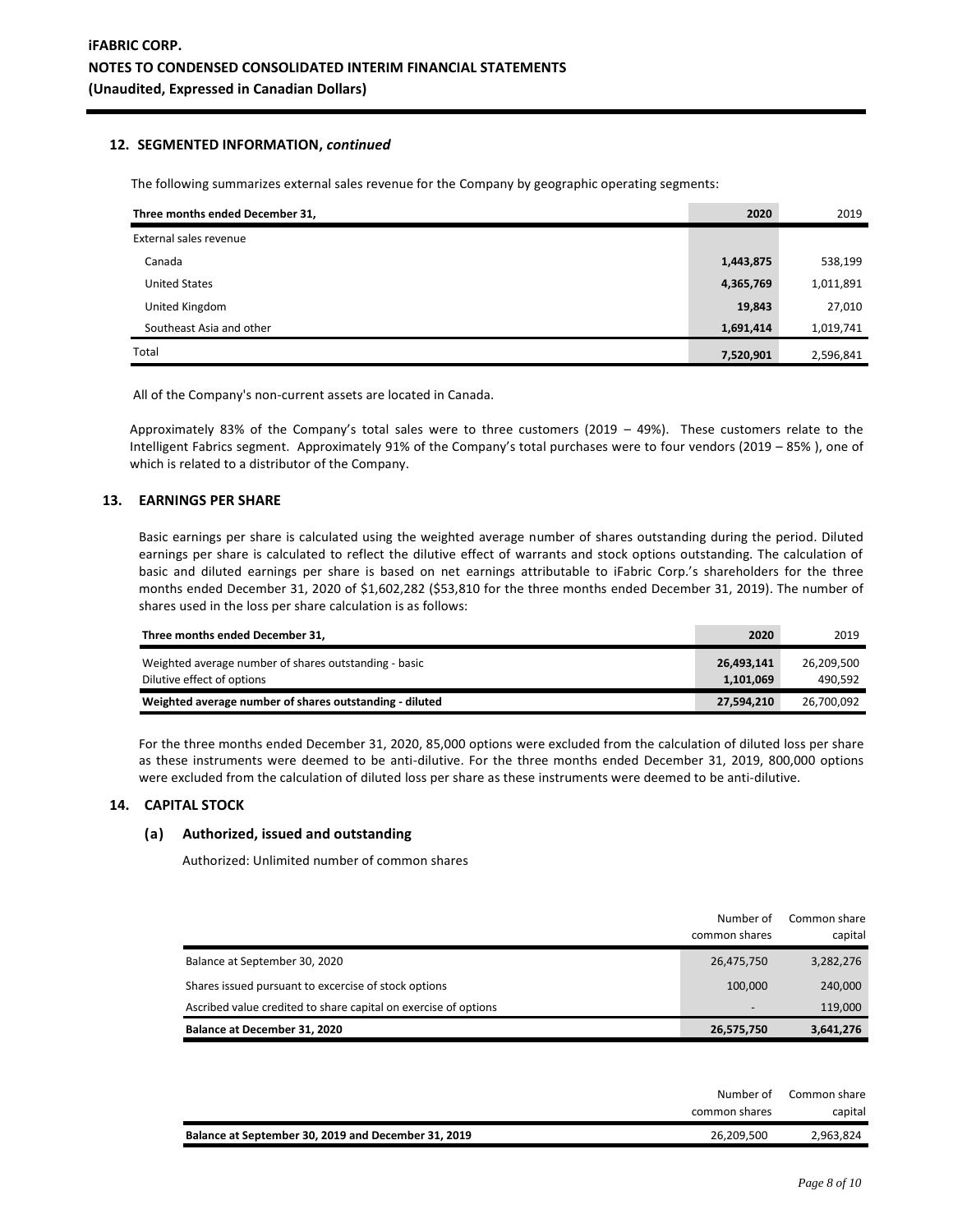### **14. CAPITAL STOCK,** *continued*

### **(b) Stock option plan**

The Company has reserved 10% of the issued and outstanding common shares for issuance under its stock option plan. The status of the Company's stock option plan is summarized as follows:

|                                                     | Number of stock<br>options | Weighted average<br>exercise price |
|-----------------------------------------------------|----------------------------|------------------------------------|
| Balance at September 30, 2020                       | 1,829,000                  | 1.56                               |
| Exercised, during the period                        | (100,000)                  | 2.40                               |
| Balance at December 31, 2020                        | 1,729,000                  | 1.51                               |
|                                                     |                            |                                    |
|                                                     | Number of stock<br>options | Weighted average<br>exercise price |
| Balance at September 30, 2019 and December 31, 2019 | 1,885,250                  | 1.31                               |

As of December 31, 2020, the following options were outstanding and exercisable:

|                  | <b>Options Outsanding</b>  |                                                                 |                                       | <b>Options Exercisable</b> |                                                       |
|------------------|----------------------------|-----------------------------------------------------------------|---------------------------------------|----------------------------|-------------------------------------------------------|
| Expiry date      | Number of stock<br>options | Weighted<br>average<br>remaining<br>contractual life<br>(years) | Weighted<br>average exercise<br>price | options                    | Weighted<br>Number of stock average exercise<br>price |
| January 16, 2023 | 894,000                    | 2.04                                                            | 0.40                                  | 894,000                    | 0.40                                                  |
| April 1, 2024    | 75,000                     | 3.25                                                            | 4.15                                  | 75,000                     | 4.15                                                  |
| May 6, 2025      | 100,000                    | 4.35                                                            | 2.70                                  | 100,000                    | 2.70                                                  |
| June 5, 2027     | 450,000                    | 6.43                                                            | 2.40                                  | 350,000                    | 2.40                                                  |
| April 7, 2030    | 200,000                    | 9.27                                                            | 2.70                                  | 200,000                    | 2.70                                                  |
| June 30, 2025    | 10,000                     | 4.50                                                            | 6.05                                  | 10,000                     | 6.05                                                  |
|                  | 1,729,000                  | 4.22                                                            | 1.51                                  | 1,629,000                  | 1.46                                                  |

# **15. COMMITMENTS**

The Company enters into foreign exchange forward contracts to manage the risks associated with exchange rate fluctuations. See note 7 for more information.

#### **16. FINANCIAL RISK MANAGEMENT**

The Company's risk management policies are established to identify and analyze the risks faced by the Company, to set appropriate risk limits and controls, and to monitor risks and adherence to limits. Risk management policies and systems are reviewed regularly to reflect changes in market conditions and the Company's activities. There have been no significant changes in the Company's risk exposures during the three months ended December 31, 2020 from those described in the Company's audited annual consolidated financial statements for the year ended September 30, 2020.